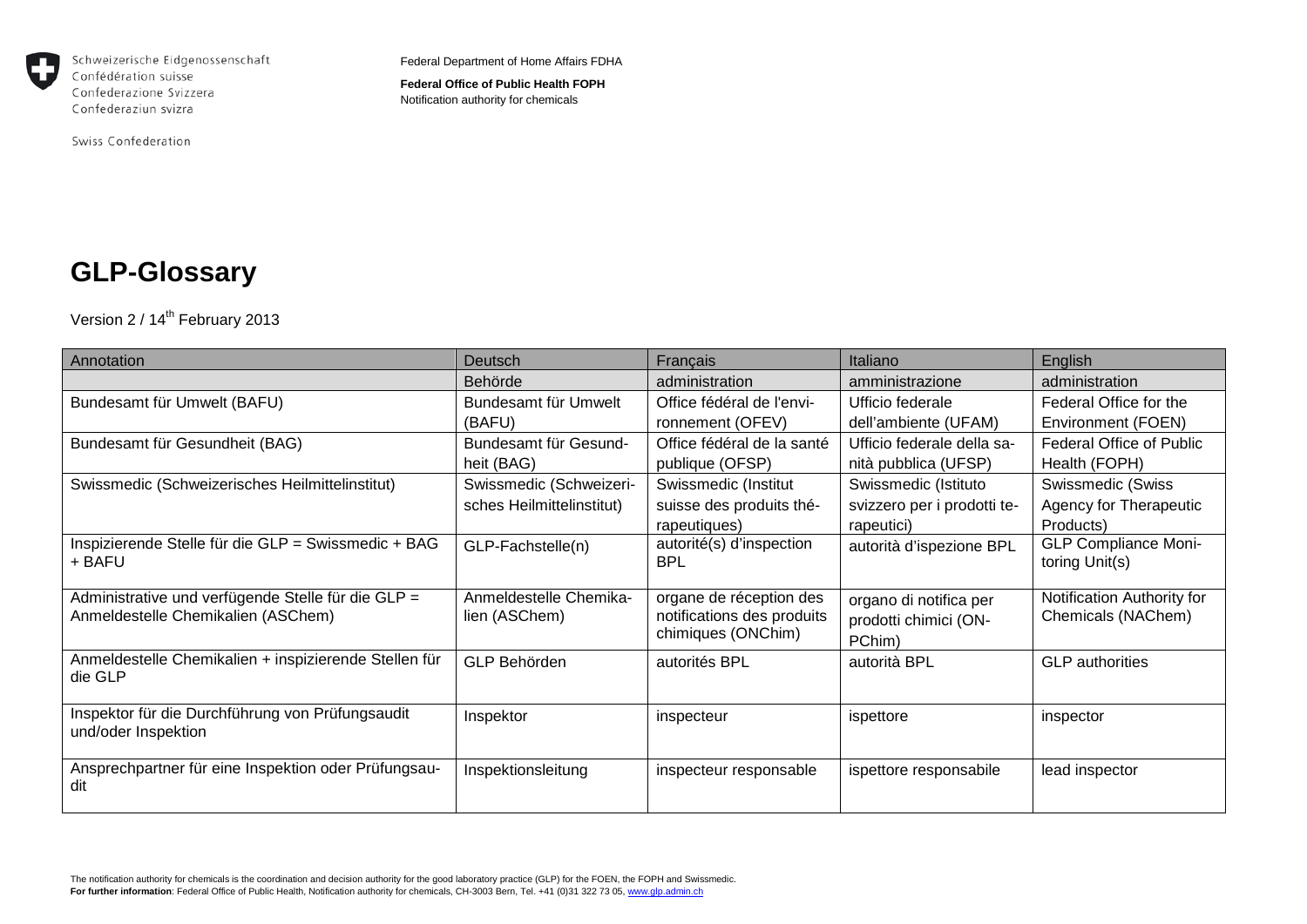| Annotation                                                                                                                                       | <b>Deutsch</b>                | <b>Français</b>                        | Italiano                                       | <b>English</b>                                  |
|--------------------------------------------------------------------------------------------------------------------------------------------------|-------------------------------|----------------------------------------|------------------------------------------------|-------------------------------------------------|
|                                                                                                                                                  | Administrative<br>Abläufe     | Démarches<br>administratives           | iter amministrativo                            | Administrative proce-<br>dures                  |
| <b>GLP Compliance Monitoring Programme</b>                                                                                                       | GLP Überwachungspro-<br>gramm | programme de surveil-<br>lance des BPL | programma di controllo<br>della conformità BPL | <b>GLP Compliance Moni-</b><br>toring Programme |
| GLP-Verzeichnis nach Art. 14-15 GLPV (nur für die<br>GLP Behörden zugänglich)                                                                    | <b>GLP-Verzeichnis</b>        | registre BPL                           | registro BPL                                   | <b>GLP</b> register                             |
| Öffentliche GLP-Liste nach Art. 14 GLPV                                                                                                          | GLP-Liste                     | liste des BPL                          | elenco BPL                                     | <b>GLP list</b>                                 |
| GLP-Bericht über alle Prüfungsaudits und Inspektio-<br>nen die das Jahr zuvor stattgefunden haben (implizit:<br>Schweizer Bericht für die OECD). | GLP-Jahresbericht             | rapport annuel des BPL                 | relazione annuale BPL                          | <b>GLP</b> annual overview                      |
| Verfügung der Anmeldestelle Chemikalien über die<br>Einhaltung der GLP                                                                           | Verfügung                     | décision                               | decisione                                      | decision                                        |
| Bedingung(en): nur für positive Verfügungen                                                                                                      | Bedingung(en)                 | condition(s)                           | Condizione(i)                                  | condition(s)                                    |
| Auflage(n): nur für positive Verfügungen                                                                                                         | Auflage(n)                    | charge(s)                              | Onere(i)                                       | stipulation(s)                                  |
| Empfehlung(en) : nur für positive Verfügungen, aber<br>nicht Teil des Dispositivs                                                                | Empfehlung(en)                | recommandation(s)                      | Raccomandazione(i)                             | recommendation(s)                               |
| Bescheinigung in englischer Sprache nach Art. 14<br>Abs. 3 GLPV des Eintrags im Register (nur für Betrie-<br>be und Prüfeinrichtungen-PE)        | GLP-Bescheinigung             | attestation BPL                        | attestato BPL                                  | Statement of GLP com-<br>pliance                |